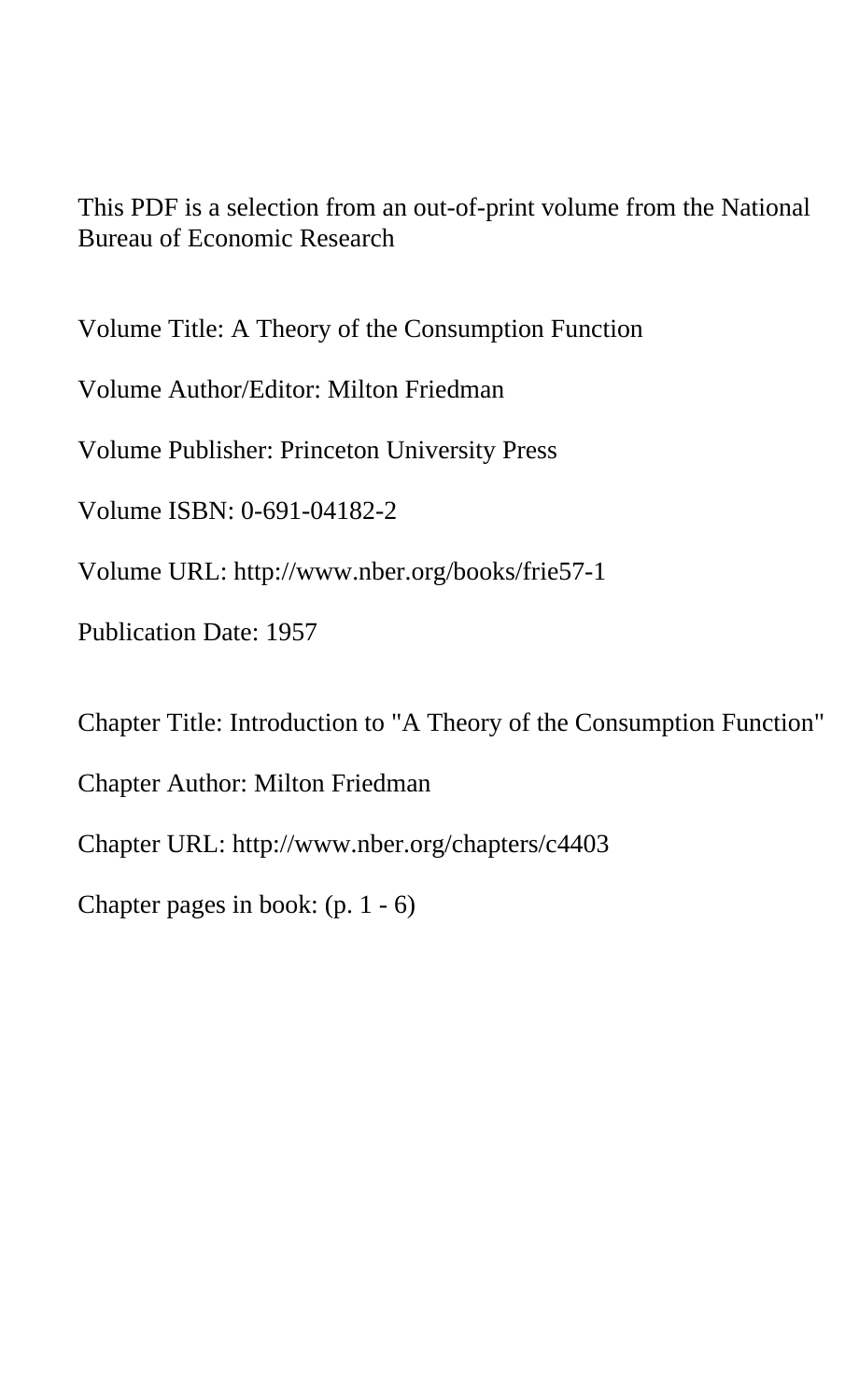# A THEORY OF THE CONSUMPTION FUNCTION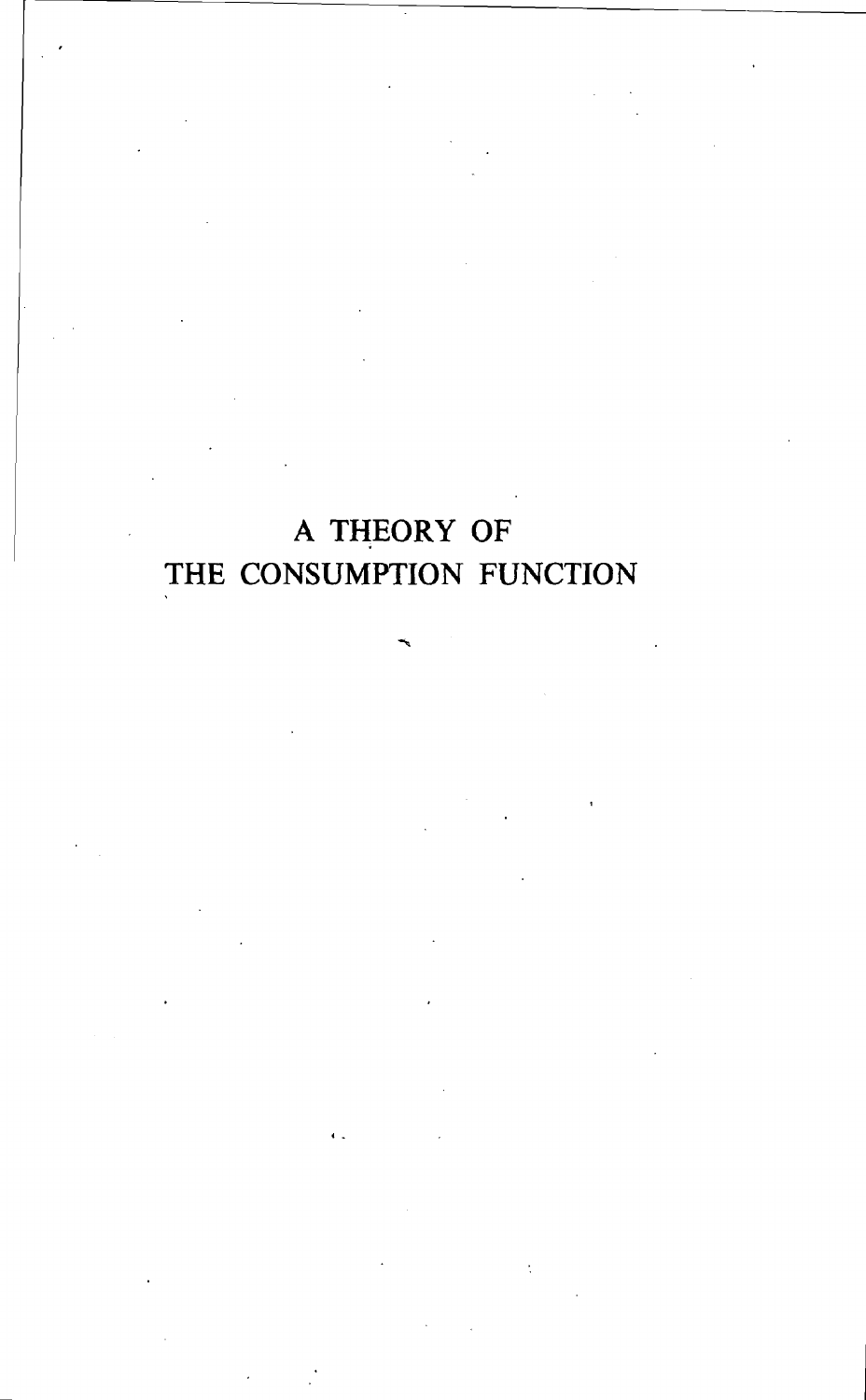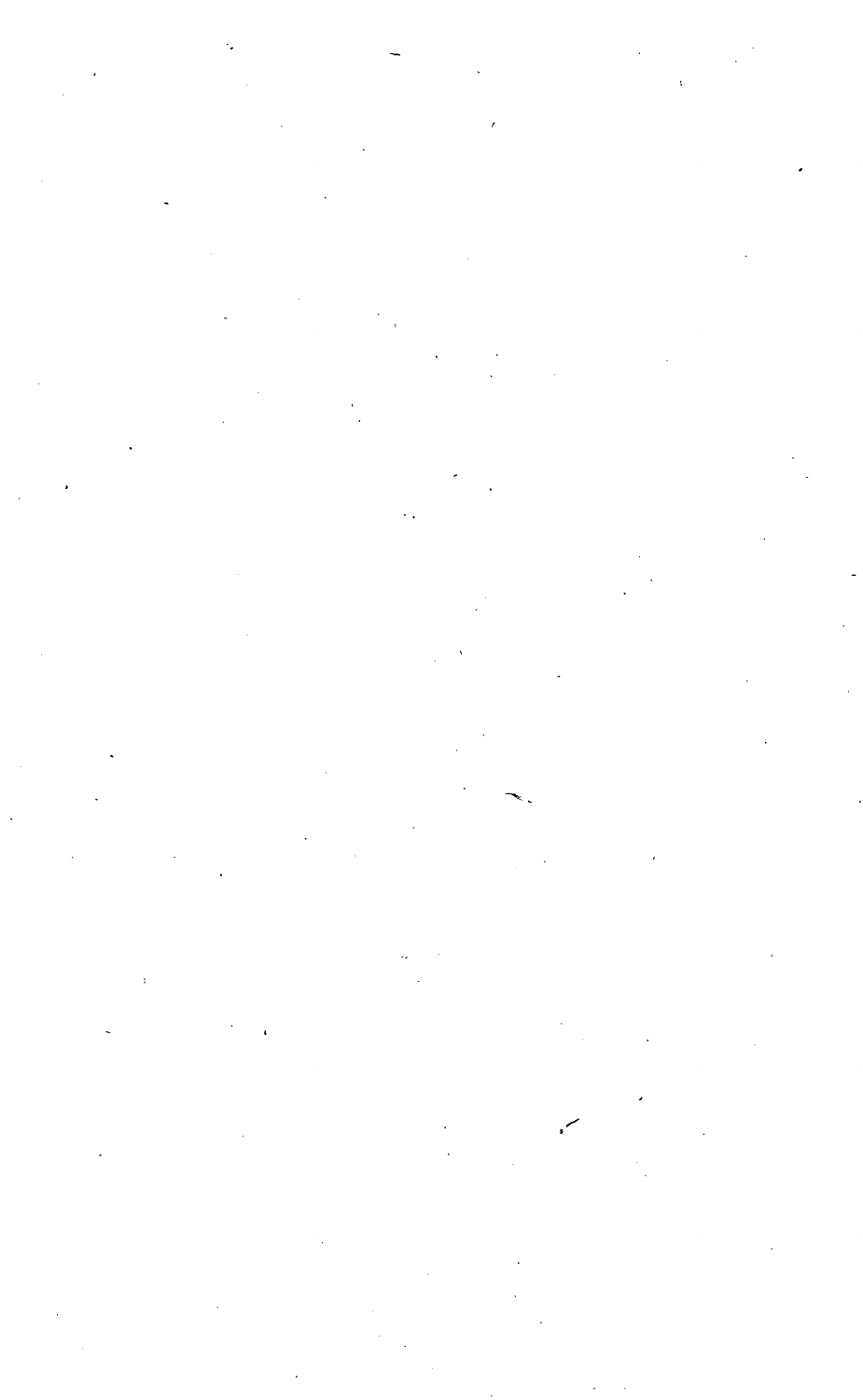## CHAPTER I

## Introduction

THE relation between aggregate consumption or aggregate savings and aggregate income, generally termed the consumption function, has occupied a major role in economic thinking ever since Keynes made it a keystone of his theoretical structure in The General Theory. Keynes took it for granted that current consumption expenditure is a highly dependable and stable function of current income—that "the amount of aggregate consumption mainly depends on the amount of aggregate income (both measured in terms of wage units)." He termed it a "fundamental psychological rule of any modern community that, when its real income is increased, it will not increase its consumption by an equal absolute amount," and stated somewhat less definitely that "as a rule, ... a greater proportion of income . . . (is) saved as real income increases."<sup>1</sup>

Theoretical interest stimulated empirical work. Numerical consumption functions were estimated from two kinds of data: first, time series on consumption, savings, income, prices, and similar variables available mostly for the period after World War I; second, budget data on the consumption, savings, and income of individuals and families available from numerous sample surveys made during the past century and a half.<sup>2</sup> Both sources of data seemed at first to confirm Keynes's hypothesis. Current consumption expenditure was highly correlated with income, the marginal propensity to consume was less than unity, and the marginal propensity was less than the average propensity to consume, so the percentage of income saved increased with income.' But then a serious conflict of evidence arose. Estimates of savings in the United States made by Kuznets for the period since 1899 revealed no rise in the percentage

<sup>1</sup> J. M. Keynes, The General Theory of Employment, Interest and Money (New York and London: Harcourt, Brace and Co., 1936), pp. 96, 97.

<sup>2</sup> See Faith M. Williams and Carle C. Zimmerman, Studies of Family Living In the United States and Other Countries (Department of Agriculture, Miscellaneous Publication 223, 1935); George J. Stigler, "The Early History of Empirical Studies of Consumer Behavior," The Journal of Political Economy, LXII (April 1954), pp. 95-113.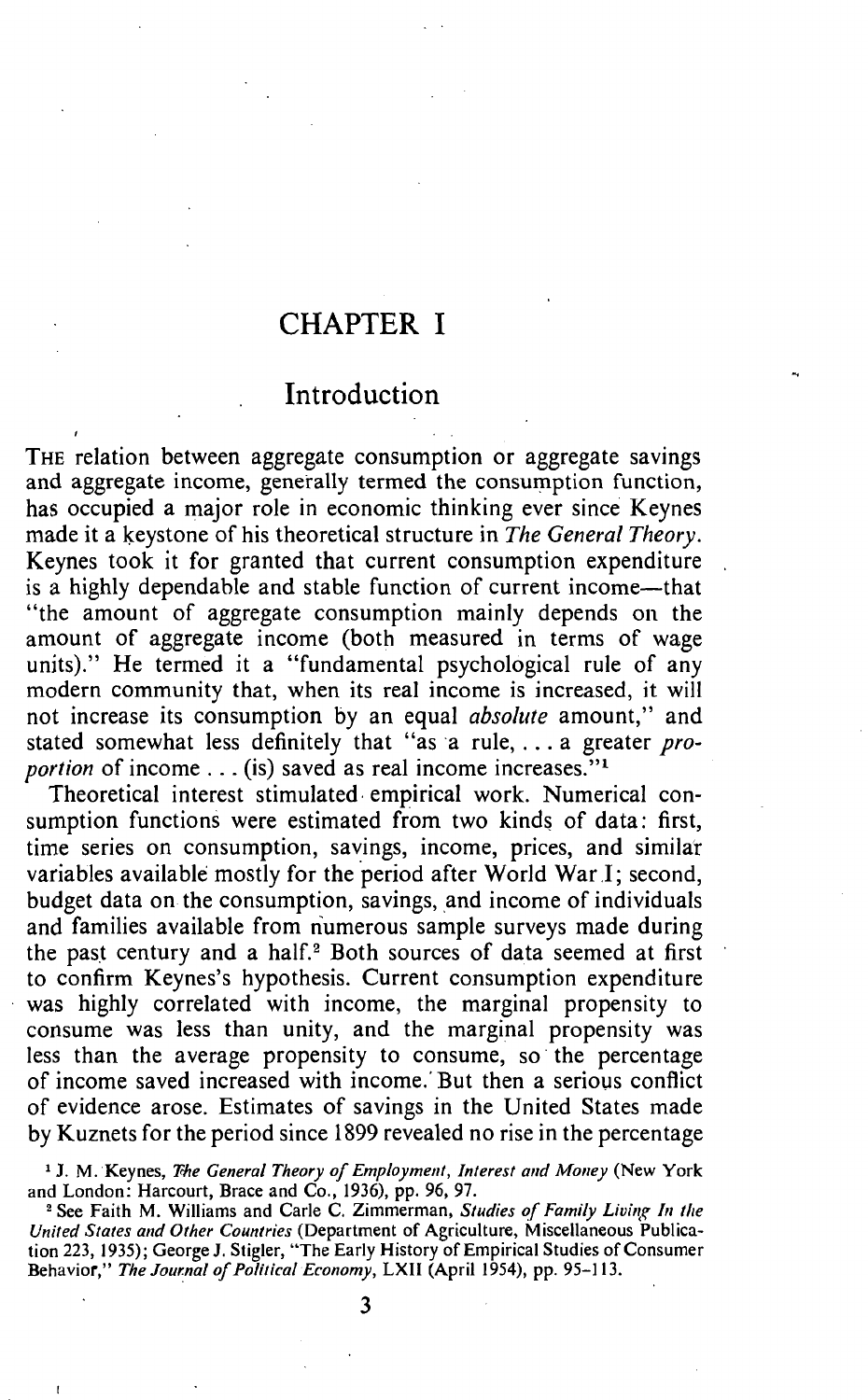### INTRODUCTION

of income saved during the past half-century despite a substantial rise in real income. According to his estimates, the percentage of income saved was much the same over the whole of the period. The corresponding ratio of consumption expenditure to income the constancy of which means that it can be regarded as both the average and the marginal propensity to consume—is decidedly higher than the marginal propensities that had been computed from either time series or budget data.<sup>3</sup> Examination of budget studies for earlier periods strengthens the appearance of conflict. The average propensity to consume is roughly the same for widely separated dates, despite substantial differences in average real income. Yet each set of budget studies separately yields a marginal propensity decidedly lower than the average propensity. Finally, the savings ratio in the period after World War IL was sharply lower than the ratio that would have been consistent with findings on the relation between income and savings in the interwar period. This experience dramatically underlined the inadequacy of a consumption function relating consumption or savings solely to current income.

The conflict of evidence stimulated a number of more complex hypotheses. Brady and Friedman suggested that a consumer unit's consumption depends not on its absolute income but on its position in the distribution of income among consumer units in its community. They presented a good deal of evidence, mostly from budget data, in support of this relative income hypothesis.<sup>4</sup> Duesenberry based the same hypothesis on a theoretical structure that emphasizes the desire to emulate one's neighbors and the demonstration by neighbors of the qualities of hitherto unknown or unused consumption goods. In addition, he suggested that the relative income hypothesis could be used to- interpret aggregate data by expressing the ratio of consumption to income as a function of the ratio of current income to the highest level previously reached.<sup>5</sup> Duesenberry computed such a regression for the United States for 1929—1941 and, obtained reasonably good results. Modigliani independently made essentially the same suggestion for the analysis

<sup>3</sup> For a summary of Kuznets's estimates and an analysis of their implications, see Simon Kuznets, "Proportion of Capital Formation to National Product," American Economic Review, Papers and Proceedings, XLII (May 1952), pp. 507—526.

Dorothy S. Brady and Rose D. Friedman, "Savings and the Income Distribution," Studies in Income and Wealth, X (New York: National Bureau of Economic Research, 1947), pp. 247—265.

<sup>5</sup> James S. Duesenberry, Income, Saving, and the Theory of Consumer Behavior (Cambridge, Mass.: Harvard University Press, 1949). A crucial chapter of Duesenberry's book appeared earlier in Income, Employment and Public Policy; Essays in Honor of Alvin H. Hansen (New York: W. W. Norton & Co., 1948), pp. 54-81.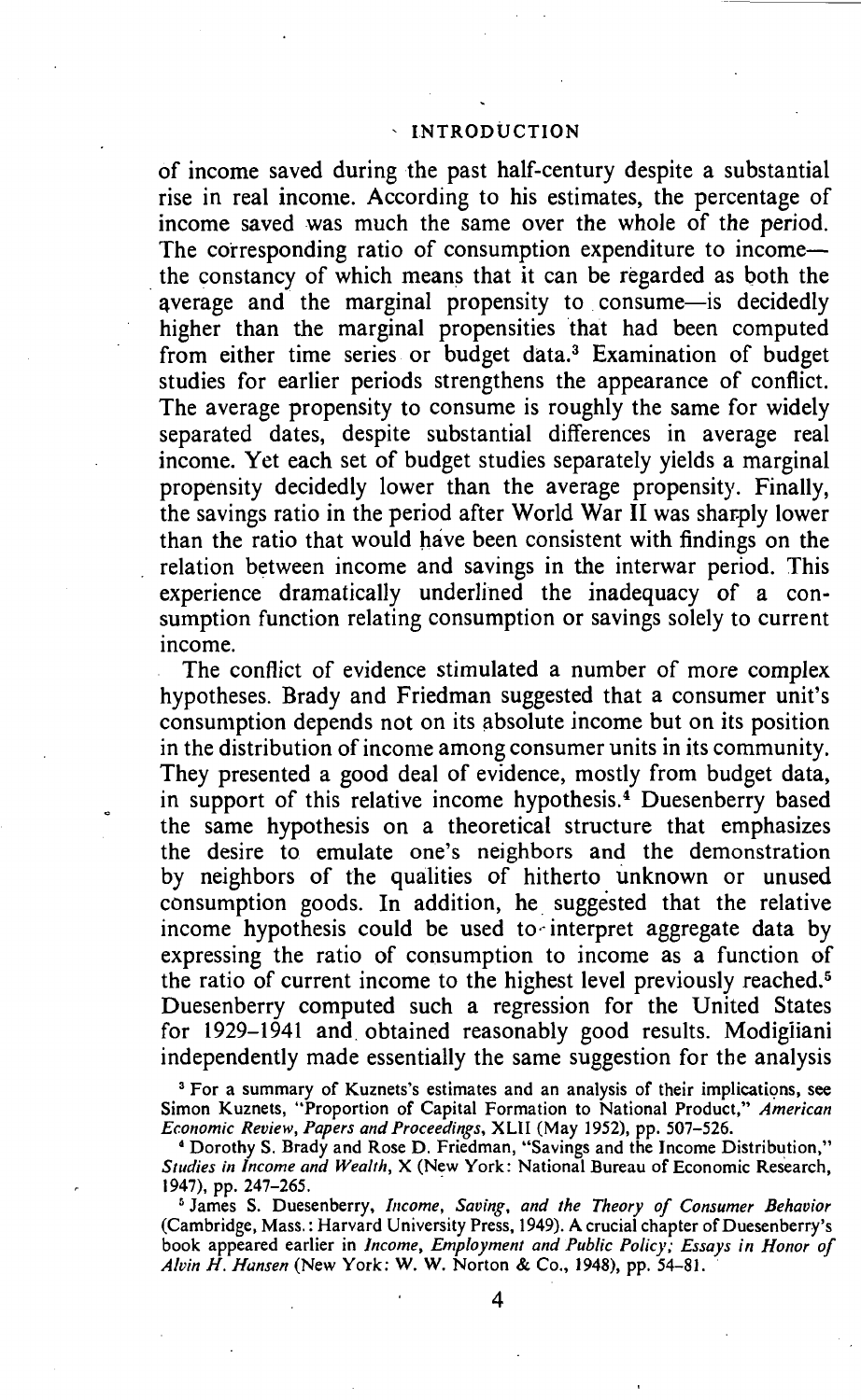of aggregate data, submitted it to extensive and detailed statistical tests, and concluded that it gave excellent results.°

Tobin has recently examined the consistency of the relative income hypothesis and the earlier absolute income hypothesis with a limited body of empirical evidence. Though he finds neither hypothesis entirely satisfactory, he concludes that the weight of evidence favors the absolute income hypothesis, and he tentatively suggests that changes in wealth may explain the rough constancy over time in the fraction of income saved.7 Tobin's analysis is examined in more detail below (Chapter VI, section 4).

The doubts about the adequacy of the Keynesian consumption function raised by the empirical evidence were reinforced by the theoretical controversy about Keynes's proposition that there is no automatic force in a monetary economy to assure the existence of a full-employment equilibrium position. A number of writers, particularly Haberler and Pigou,<sup>8</sup> demonstrated that this analytical proposition is invalid if consumption expenditure is taken to be a function not only of income but also of wealth or, to put it differently, if the average propensity to consume is taken to depend in a particular way on the ratio of wealth to income. This dependence is required for the so-called "Pigou effect." This suggestion was widely accepted, not only because of its consistency with general economic theory, but also because it seemed to offer a plausible explanation for the high ratio of consumption to income in the immediate postwar period.

One empirical study, by William Hamburger, finds that the ratio of wealth to income is closely correlated with the ratio of consumption to income, as judged by aggregate time series data for the interwar and post-World War II period.9 Other studies, particularly some by Klein, have used budget data to investigate the role of particular kinds of wealth, especially liquid assets.'°

<sup>6</sup> Franco Modigliani, "Fluctuations in the Saving-Income Ratio: A Problem in Economic Forecasting," Studies in Income and Wealth, XI (New York: National Bureau of Economic Research, 1949), pp. 371—441. For further discussion of the relative income hypothesis, see Chap. VI, below.

James Tobin, "Relative Income, Absolute Income, and Savings," in Money, Trade, and Economic Growth, in honor of John Henry Williams (New York: Macmillan Co., 1951), pp. 135—156.

Gottfried Haberler, Prosperity and Depression, 3rd ed. (Geneva: League of Nations, 1941), pp. 242, 403, 498–502; A. C. Pigou, "The Classical Stationary State," *Economic* Journal, LIII (December 1943), pp. 343—351.

° William Hamburger, "Consumption and Wealth," unpublished Ph.D. thesis at the University of Chicago; "The Relation of Consumption to Wealth and the Wage Rate," Economerrica, XXIII (January 1955), pp. 1—17.

<sup>10</sup> Lawrence R. Klein, "Estimating Patterns of Savings Behavior from Sample Survey Data," Econometrica, XIX, No. 4 (October 1951), pp. 438-454; George Katona,